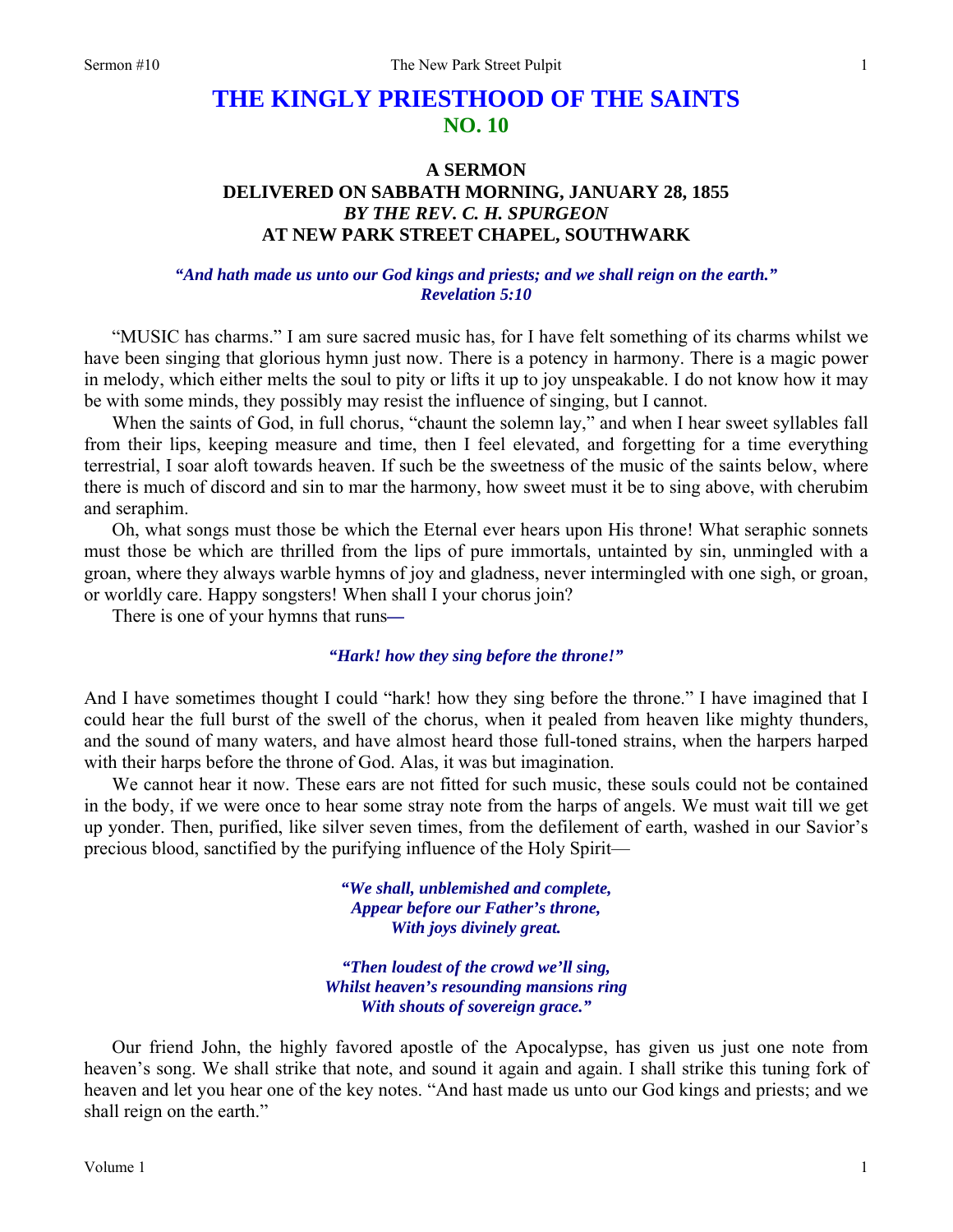May the great and gracious Spirit, who is the only illumination of darkness, light up my mind whilst I attempt, in a brief and hurried manner, to speak from this text. There are three things in it. First, *the Redeemer's doings—*"and hast made us." Secondly, *the saints' honors*—"and hast made us kings and priests unto our God." And, thirdly, *the world's future—*"and we shall reign upon the earth."

**I.** First, then, we have THE REDEEMER'S DOINGS.

They who stand before the throne sing of the Lamb—the Lion of the tribe of Judah, who took the book and broke the seals thereof—"Thou hast made us kings and priests unto our God." In heaven they do not sing—

> *"Glory, honor, praise, and power Be unto* **ourselves** *for ever; We have been our own Redeemers—Hallelujah!"*

They never sing praise to themselves. They glorify not their own strength. They do not talk of their own free will and their own might, but they ascribe their salvation, from beginning to end, to God. Ask them how they were saved and they reply, "The Lamb hath made us what we are." Ask them whence their glories came, and they tell you, "They were bequeathed to us by the dying Lamb."

Ask whence they obtained the gold of their harps and they say, "It was dug in mines of agony and bitterness by Jesus." Inquire who stringed their harps and they will tell you that Jesus took each sinew of His body to make them. Ask them where they washed their robes and made them white and they will say

#### *"In yonder 'fountain filled with blood, Drawn from Immanuel's veins.'"*

Some persons on earth do not know where to put the crown, but those in heaven do. They place the diadem on the right head, and they ever sing—"And He hath made us what we are."

Well, then, beloved, would not this note well become us here? For "what have we that we have not received?" Who hath made us to differ? I know, this morning, that I am a justified man. I have the full assurance that—

> *"The terrors of law and of God, With me can have nothing to do; My Savior's obedience and blood Hide all my transgressions from view."*

There is not a sin against me in God's book. They have all been forever obliterated by the blood of Christ and cancelled by His own right hand. I have nothing to fear, I cannot be condemned. "Who shall lay anything to the charge of God's elect?" Not God, for He has justified, not Christ, for He has died. But if I am justified, who made me so? I say—"And hath made me what I am." Justification from first to last is of God. Salvation is of the Lord alone.

Many of you are sanctified persons, but you are not perfectly sanctified. You are not redeemed altogether from the dross of earth. You have still another law in your members, warring against the law of your mind, and you always will have that law while you tabernacle in faith. You never will be perfect in your sanctification until you get up yonder before the solemn throne of God, where even this imperfection of your soul will be taken away, and your carnal depravity rooted out.

But yet, beloved, there is an inward principle imparted. You are growing in grace—you are making progress in holiness. Well, but who made you have that progress? Who redeemed you from that lust? Who ransomed you from that vice? Who bade you say farewell to that practice in which you indulged? Cannot you say of Jesus, "And hath made us!" It is Christ who has done it all, and to His name be honor, and glory, and praise, and dominion.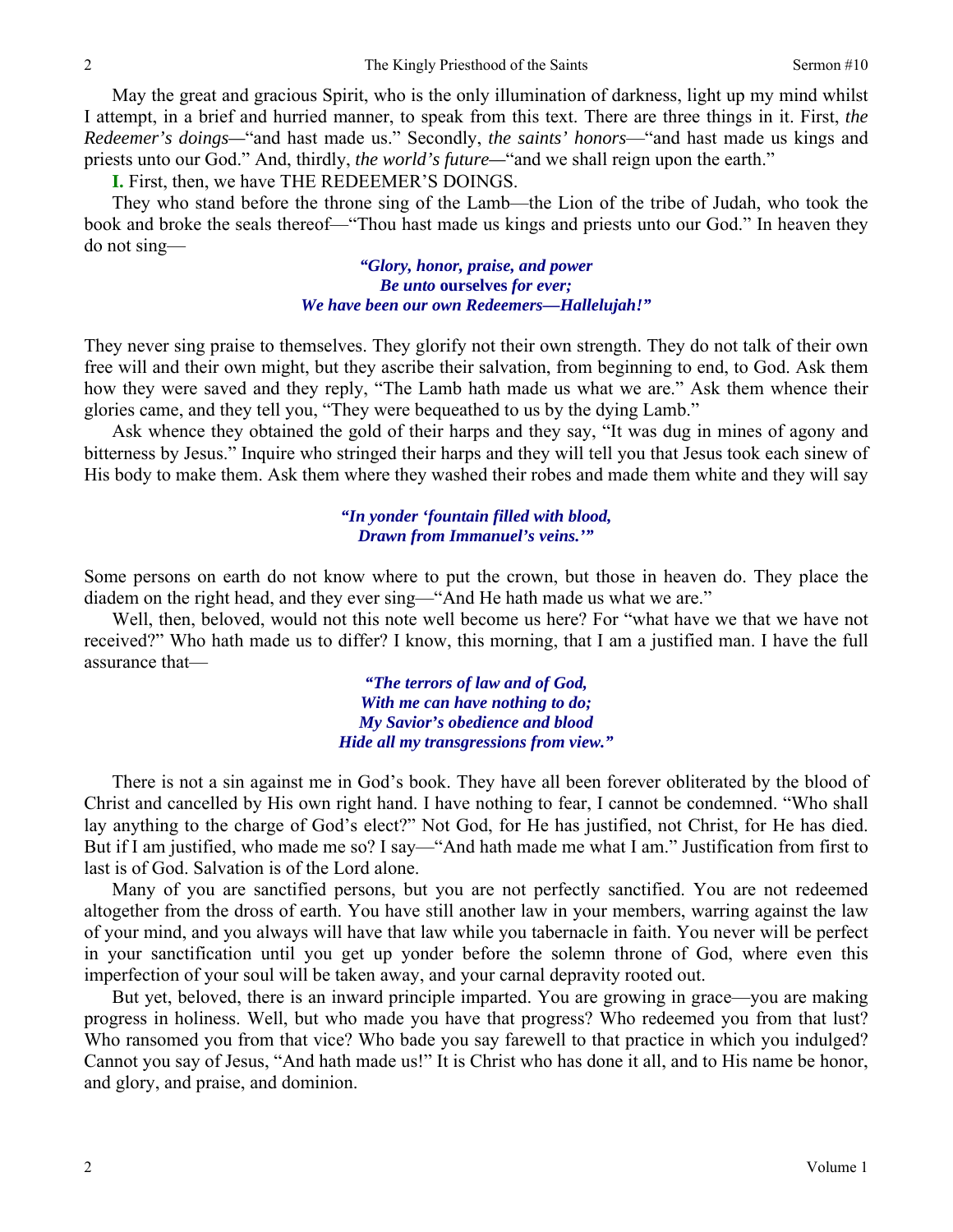Let us dwell one moment on this thought, and show you how it is that it can be said that Christ hath made us thus. When did Christ make His people kings and priests? When could it be said, "And hath made us kings and priests unto our God"?

**1.** First of all, He made us kings and priests, virtually, when He signed the covenant of grace. Far, far back in eternity, the Magna Charta of the saints was written by the hand of God, and it needed one signature to make it valid. There was a stipulation in that covenant that the Mediator should become incarnate, should live a suffering life, and at last endure a death of ignominy.

And it needed but one signature, the signature of the Son of God, to make that covenant valid, eternal, and "ordered in all things and sure." Methinks I see Him now, as my imagination pictures the lofty Son of God grasping the pen. See how His fingers write the name, and there it stands in everlasting letters—"THE SON!" O sacred ratification of the treaty. It is stamped and sealed with the great seal of our Father in heaven. O glorious covenant, then forever made secure! At the moment of the signature of this wondrous document, the spirits before the throne—I mean the angels—might have taken up the song, and said of the whole body of the elect, "And hast made you kings and priests unto your God," and could all the chosen company have started into existence, they could have clapped their hands and sung, "Here we are by that very signature constituted kings and priests unto our God."

**2.** But He did not stop there. It was not simply agreeing to the terms of the treaty, but in due time He filled it all—yes, to its utmost jot and tittle. Jesus said, "I will take the cup of salvation," and He did take it—the cup of our deliverance. Bitter were its drops, gall lay in its depths, there were groans, and sighs, and tears, within the red mixture. But He took it all, and drank it to its dregs, and swallowed all the awful draught. All was gone.

He drank the cup of salvation, and He ate the bread of affliction. See Him, as He drinks the cup in Gethsemane, when the fluid of that cup did mingle with His blood, and make each drop a scalding poison. Mark how the hot feet of pain did travel down His veins. See how each nerve is twisted and contorted with His agony.

Behold His brow covered with sweat, witness the agonies as they follow each other into the very depths of His soul. Speak, you lost, and tell what hell's torment means, but you cannot tell what the torments of Gethsemane were. Oh! the deep unutterable! There was a depth which couched beneath, when our Redeemer bowed His head, when He placed Himself betwixt the upper and nether millstones of His Father's vengeance, and when His whole soul was ground to powder.

Ah! that wrestling man-God—that suffering man of Gethsemane! Weep o'er Him, saints—weep o'er Him, when you see Him rising from that prayer in the garden, marching forth to His cross, when you picture Him hanging on His cross four long hours in the scorching sun, overwhelmed by His Father's passing wrath—when you see His side streaming with gore—when you hear His death-shriek, "It is finished"—and see His lips all parched, and moistened by nothing save the vinegar and the gall—ah! then prostrate yourselves before that cross, bow down before that sufferer and say, "*Thou hast made us—Thou hast made us* what we are, we are nothing without You."

The cross of Jesus is the foundation of the glory of the saints. Calvary is the birthplace of heaven. Heaven was born in Bethlehem's manger. Had it not been for the sufferings and agonies of Golgotha we should have had no blessing. Oh, saint! in every mercy see the Savior's blood. Look on this Book—it is sprinkled with His blood. Look on this house of prayer—it is sanctified by His sufferings. Look on your daily food—it is purchased with His groans. Let every mercy come to you as a blood-bought treasure. Value it because it comes from Him, and evermore say, "Thou hast made us what we are."

**3.** Beloved, our Savior Jesus Christ finished the great work of making us what we are by His ascension into heaven. If He had not risen up on high and led captivity captive, His death would have been insufficient. He "died for our sins," but He "rose again for our justification." The resurrection of our Savior, in His majesty, when He burst the bonds of death, was to us the assurance that God had accepted His sacrifice, and His ascension up on high, was but as a type and a figure of the real and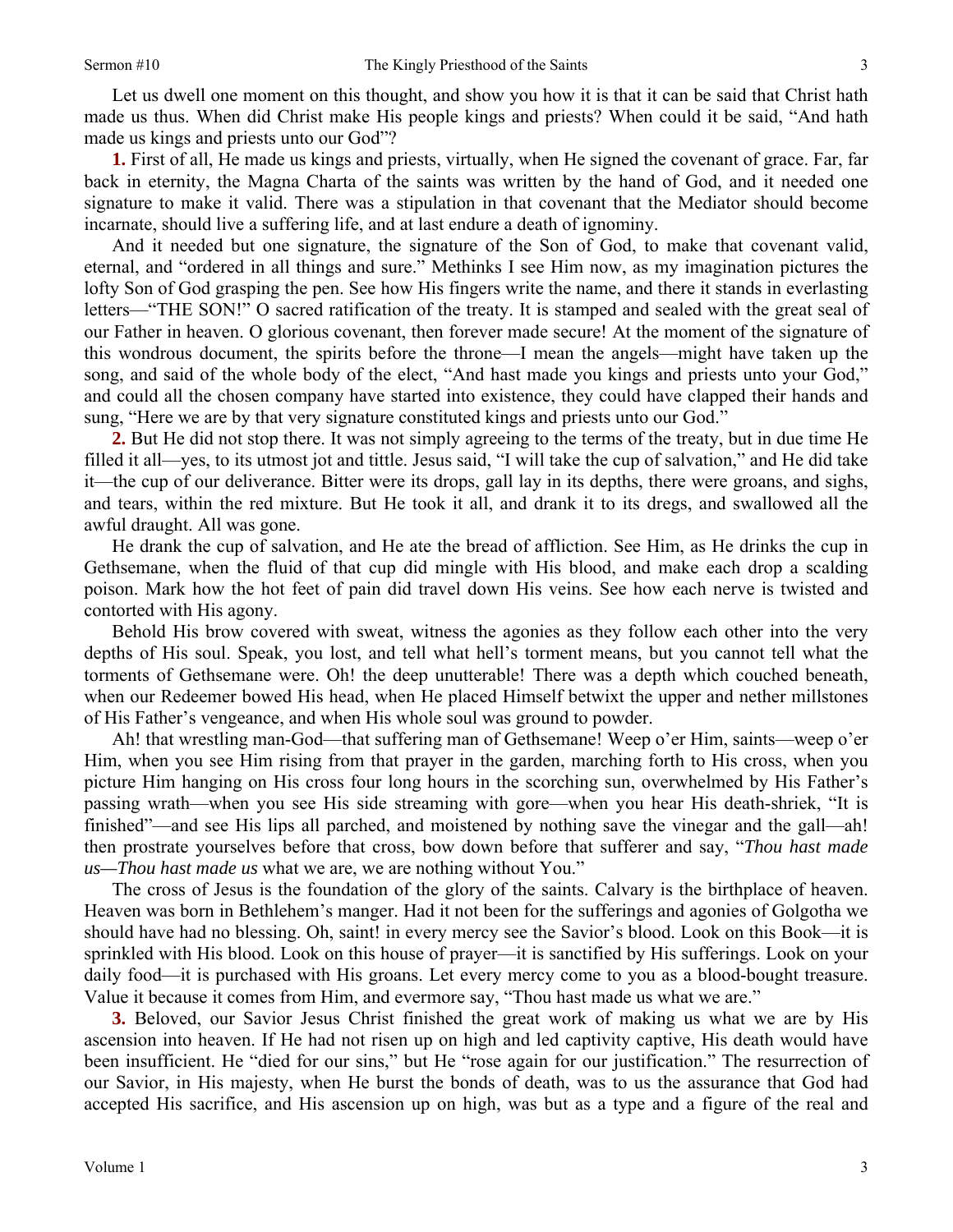actual ascension of all His saints, when He shall come in the clouds of judgment, and shall call all His people to Him.

Mark the man-God, as He goes upward towards heaven. Behold His triumphal march through the skies, whilst stars sing His praises, and planets dance in solemn order. Behold Him traverse the unknown fields of ether till He arrives at the throne of God in the seventh heaven. Then hear Him say to His Father, "I have finished the work which thou gavest me to do; behold me and the children thou hast given me. I have fought a good fight, I have finished my course. I have done all. I have accomplished every type. I have finished every part of the covenant. There is not one iota I have left unfulfilled, or one tittle that is left out. All is done." And hark, how they sing before the throne of God when thus He speaks, "Thou hast made us unto our God kings and priests: and we shall reign on the earth."

Thus have I briefly spoken upon the dear Redeemer's doings. Poor lips cannot speak better, faint heart will not rise up to the height of this great argument. Oh! that these lips had language eloquent and lofty, that they might speak more of the wondrous doings of our Redeemer!

## *"Crown Him! Crown Him! Crowns become the Savior's brow."*

**II.** Now, secondly, THE SAINT'S HONORS—"and hath made us unto our God kings and priests."

The most honorable of all monarchs have ever been esteemed to be those who had a right not only to royal, but to sacerdotal supremacy—those kings who could wear at one time the crown of loyalty, and at another the miter of the priesthood, who could both use the censer and hold the sceptre—who could offer intercession for the people, and then govern the nations.

Those who are kings and priests are great indeed, and here you behold the saint honored, not with one title, or one office, but with two. He is made not a king merely, but a king and a priest. Not a priest merely, but a priest and a king. The saint has two offices conferred upon him at once, he is made a priestly monarch and a regal priest.

I shall take, first of all, the royal office of the saints. They are KINGS. They are not merely to be kings in heaven, but they are also kings on earth. For if my text does not say so, the Bible declares it in another passage, "Ye are a chosen generation, a royal priesthood." We are kings *even now*. I want you to understand that before I explain the idea.

Every saint of the living God, not merely has the prospect of being a king in heaven, but positively, in the sight of God, he is a king now, and he must say, with regard to his brethren and himself, "And hast made us," even now, "unto our God kings and priests; and we shall reign upon the earth." A Christian is a king. He is not simply *like* a king, but he *is* a king, actually and truly. However, I shall try and show you how He is like a king.

Remember *his royal ancestry*. What a fuss some people make about their grandfathers and grandmothers, and distant ancestors. I remember seeing in Trinity College, the pedigree of some great lord that went back just as far as Adam, and Adam was there digging the ground—the first man. It was traced all the way up.

Of course I did not believe it. I have heard of some pedigrees that go back further. I leave that to your own common sense to believe it or not. A pedigree in which shall be found dukes, marquises, and kings, and princes. Oh! what would some give for such a pedigree? I believe, however, that it is not what our ancestors were, but what we are, that will make us shine before God—that it is not so much in knowing that we have royal or priestly blood in our veins, as knowing that we are an honor to our race that we are walking in the ways of the Lord, and reflecting credit upon the church, and upon the grace that makes us honorable.

But since some men will glory in their descent, I will glory that the saints have the proudest ancestry in all the world. Talk of Caesars, or of Alexanders, or tell me even of our own good Queen. I say that I

4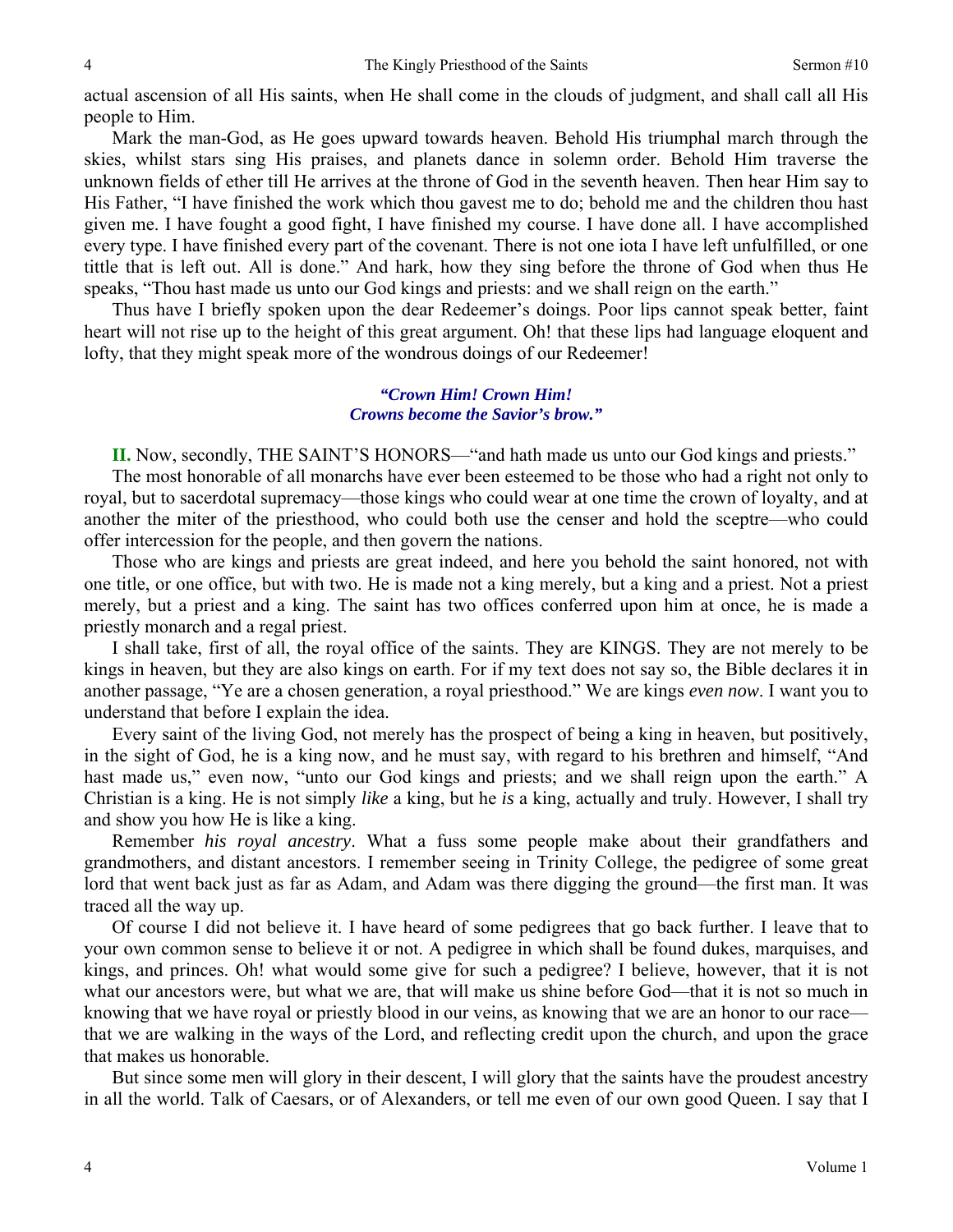5

am of as high descent as her majesty, or the proudest monarch in the world. I am descended from the King of kings.

The saint may well speak of his ancestry—he may exult in it, he may glory in it—for he is the son of God, positively and actually. His mother, the church, is the Bride of Jesus. He is a twice-born child of heaven, one of the blood royal of the universe. The poorest woman or man on earth, loving Christ, is of a royal line. Give a man the grace of God in his heart, and his ancestry is noble.

I can turn back the roll of my pedigree, and I can tell you that it is so ancient, that it has no beginning. It is more ancient than all the rolls of mighty men put together, for, from all eternity my Father existed, and therefore, I have indeed a right royal and ancient ancestry.

And then, again, *the saints, like monarchs, have a splendid retinue*. Kings and monarchs cannot travel without a deal of state. In olden times, they had far more magnificence than they have now. But even in these days we see much of it when royalty is abroad. There must be a peculiar kind of horse, and a splendid chariot, and outriders, with all the etceteras of gorgeous pomp.

Ay! and the kings of God, whom Jesus Christ has made kings and priests unto their God, have also a royal retinue. "Oh!" say you, "but I see some of them in rags. They are walking through the earth alone, sometimes without a helper or a friend." Ah! but the fault is in your eyes. If you had eyes to see, you would perceive a body-guard of angels always attending every one of the blood-bought family.

You remember Elijah's servant could not see anything around Elijah, till his master opened his eyes. Then he could see that there were horses and chariots round about Elijah. Lo! there are horses and chariots about me. And you, saint of the Lord, where'er you are, there are horses and chariots. In that bedchamber, where I was born, angels stood to announce my birth on high.

In seas of trouble, when wave after wave seems to go over me, angels are there to lift up my head. When I come to die, when sorrowing friends shall, weeping, carry me to the grave, angels shall stand by my bier. And when put into the grave, some mighty angel shall stand and guard my dust and contend for its possession with the devil.

Why should I fear? I have a company of angels about me, and whenever I walk abroad, the glorious cherubim march in front. Men see them not, but I see them, for "faith is the substance of things hoped for, the evidence of things not seen." We have a royal retinue—we are kings, not merely by ancestry, but by our retinue.

Now, notice *the insignia and regalia of the saints*. Kings and princes have certain things that are theirs by perspective right. For instance, Her Majesty has her Buckingham Palace, and her other palaces, her crown royal, her sceptre, and so on. But has a saint a palace? Yes. I have a palace! and its walls are not made of marble, but of gold. Its borders are carbuncles and precious gems. Its windows are of agates. Its stones are laid with fair colors, around it there is a profusion of every costly thing. Rubies sparkle here and there. Yea, pearls are but common stones within it.

Some call it a mansion, but I have a right to call it a palace too, for I am a king. It is a mansion when I look at God, it is a palace when I look at men, because it is the habitation of a prince. Mark where this palace is. I am not a prince of Inde—I have no inheritance in any far-off land that men dream of—I have no El Dorado, or Home of Prester John, but yet I have a substantial palace. Yonder on the hills of heaven it stands. I know not its position among the other mansions of heaven, but there it stands, and "I know that if the earthly house of this tabernacle be dissolved, I have a building of God, a house not made with hands, eternal in the heavens."

Have Christians a crown too? O yes, but they do not wear it every day. They have a crown, but their coronation day is not yet arrived. They have been anointed monarchs, they have some of the authority and dignity of monarchs, but they are not crowned monarchs yet. But the crown is made. God will not have to order heaven's goldsmiths to fashion it in after-time, it is made already hanging up in glory. God has "laid up for me a crown of righteousness."

Oh, saint, if you did just open some secret door in heaven, and go into the treasure chamber, you would see it filled with crowns. When Cortez entered the palace of Montezuma, he found a secret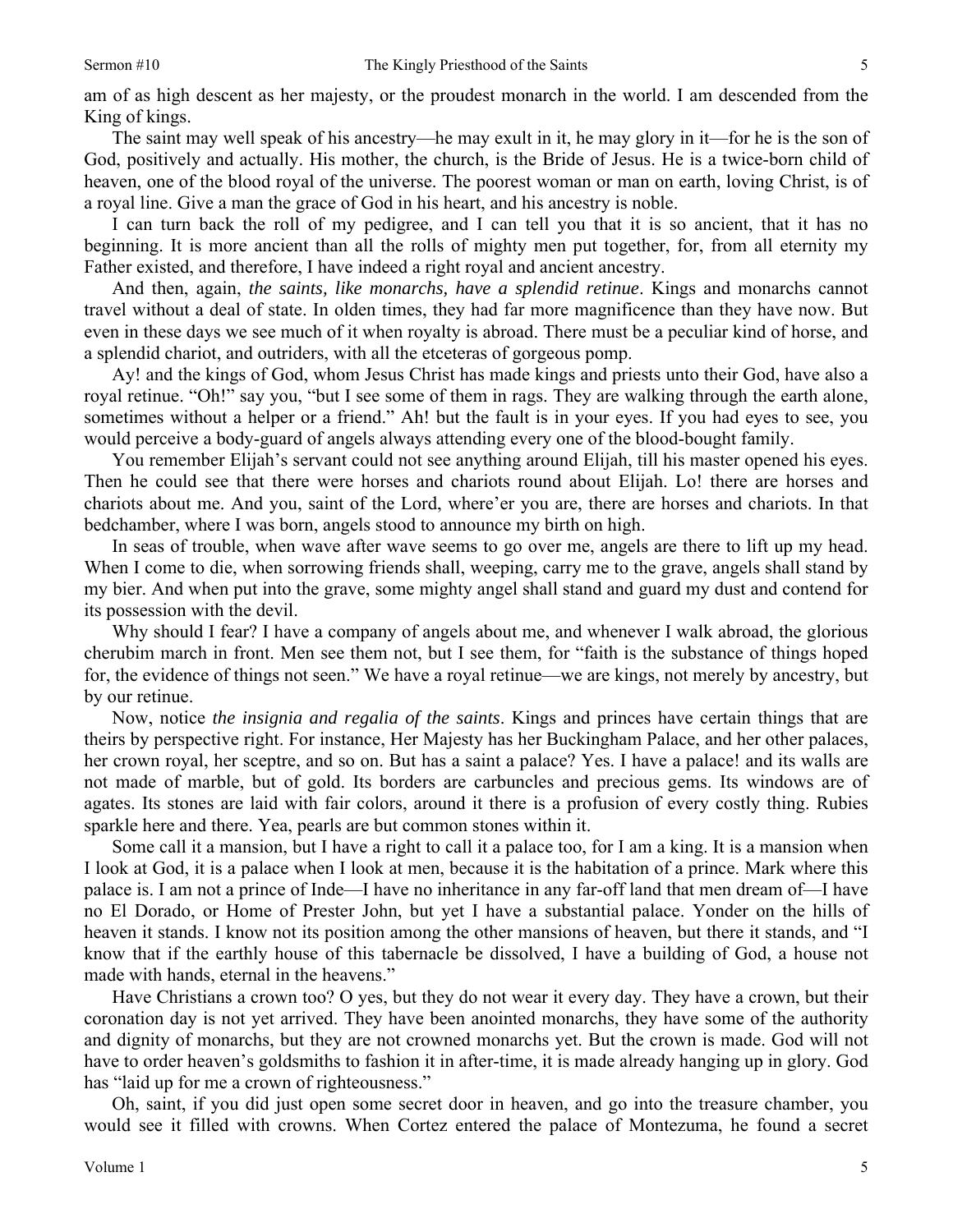chamber bricked up, and he thought the wealth of all the world was there, so many different things were there stowed away.

Could you enter God's secret treasure house, what wealth would you see! "Are there so many monarchs," you would say, "so many crowns, so many princes?" Yes and some bright angel would say, "Mark you that crown? It is yours," and if you were to look within, you would read, "Made for a sinner saved by grace, whose name was—," and then you would hardly believe your eyes, as you saw your own name engraved upon it.

You are indeed a king before God, for you have a crown laid up in heaven. Whatever other insignia belongs to monarchs, saints shall have. They shall have robes of whiteness, they shall have harps of glory, they shall have all things that become their regal state, so that we are indeed monarchs. You see, not mock-monarchs, clothed in purple garments of derision, and scoffed at with "Hail, king of the Jews," but we are real monarchs. "He hath made us kings and priests unto our God."

There is another thought here. *Kings are considered the most honorable amongst men*. They are always looked up to and respected. If you should say, "A monarch is here!" a crowd would give way. I should not command much respect if I were to attempt to move about in a crowd, but if anyone should shout, "Here is the Queen!" everyone would step aside and make room for her. A monarch generally commands respect.

Ah! beloved, we think that worldly princes are the most honorable of the earth, but if you were to ask God, He would reply, "My saints, in whom I delight, these are the honorable ones." Tell me not of tinsel and gewgaw, tell me not of gold and silver, tell me not of diamonds and pearls, tell me not of ancestry and rank, preach to me not of pomp and power, but oh! tell me that a man is a saint of the Lord, for then he is an honorable man.

God respects him, angels respect him, and the universe one day shall respect him, when Christ shall come to call him to his account, and say, "Well done, good and faithful servant, enter thou into the joy of thy Lord." You may despise a child of God now, sinner. You may laugh at him, you may say he is a hypocrite, you may call him a saint, a Methodist, a cant, and everything you like, but know that those titles will not mar his dignity—he is the honorable of the earth and God estimates him as such.

But some persons will say, "I wish you would prove what you affirm, when you say that saints are kings, for if we were kings, we should never have any sorrows. Kings are never poor as we are and never suffer as we do." Who told you so? You say if you are kings, you would live at ease? Do not kings ever suffer? Was not David an anointed king? and was he not hunted like a partridge on the mountains?

Did not the king himself pass over the brook Kidron, and all his people weeping as he went, when his son Absalom pursued him? And was he not a monarch when he slept on the cold ground, with no couch save the damp heather? O yes, kings have their sorrows—crowned heads have their afflictions. Full oft—

#### *"Uneasy lies the head that wears a crown."*

Do not expect that because you are a king, you are to have no sorrows. "It is not for kings, O Lemuel, it is not for kings to drink wine; nor for princes strong drink." And it is often so. The saints get but little wine here. It is not for kings to drink the wine of pleasure, it is not for kings to have much of the intoxicating drink and the surfeits of this world's delight. They shall have joy enough up yonder, when they shall drink it new in their Father's kingdom.

Poor saint! do dwell on this. You are a king! I beseech you, let it not go away from your mind, but in the midst of your tribulation, still rejoice in it. If you have to go through the dark tunnel of infamy, for Christ's name, if you are ridiculed and reviled, still rejoice in the fact, "I am a king and all the dominions of the earth shall be mine!"

That last idea, and I have done with this part of the subject. *Kings have dominion*. Do you know I am a fifth monarchy man? In Cromwell's time some said there had been four monarchies, and the fifth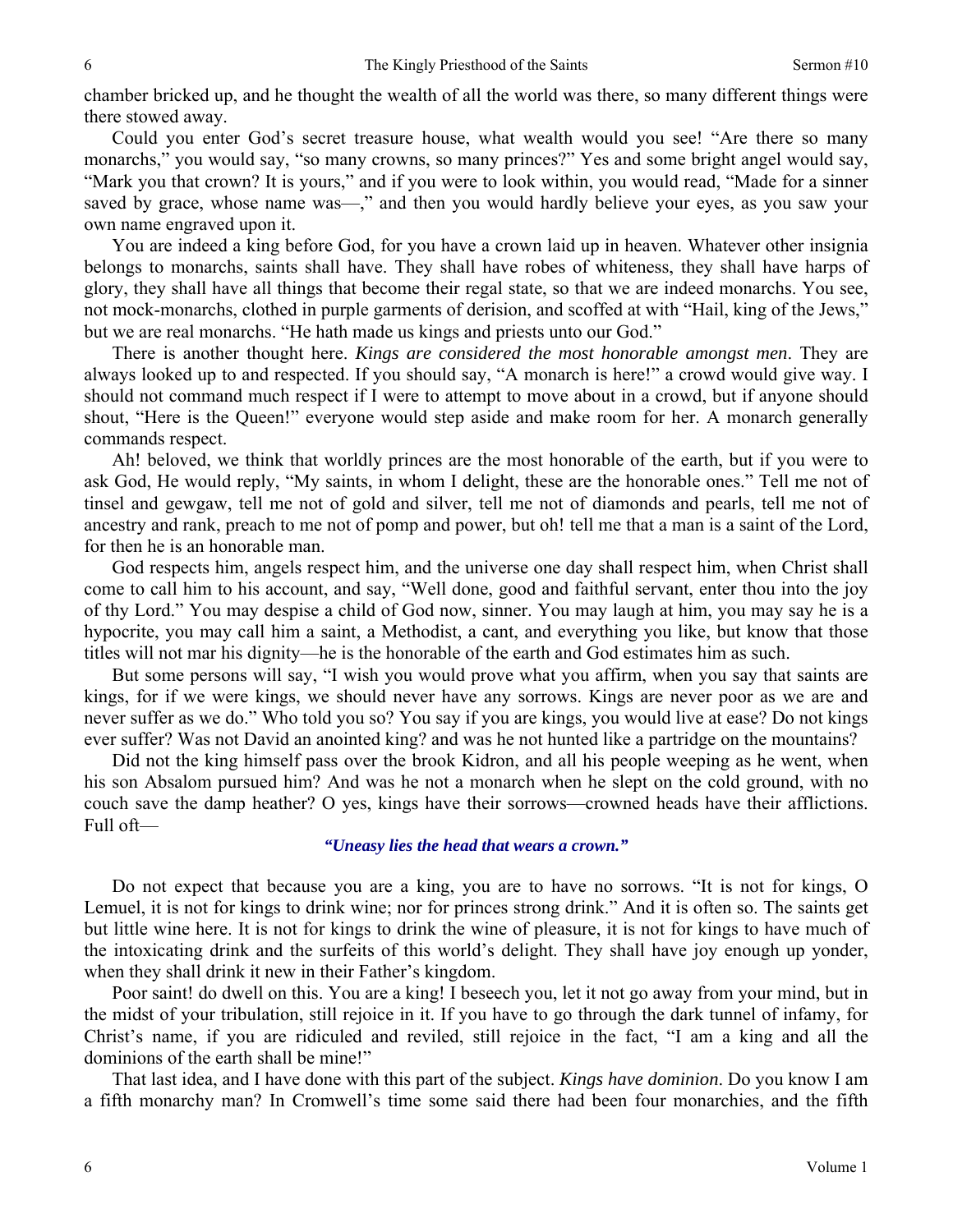would come and overturn every other. Well, I never wish to do as they did, but I believe with them, that a fifth monarchy shall come.

There have now existed four great empires, arrogating universal dominion, and there never shall be another world-wide monarchy until Christ shall come. Jesus, our Lord, is to be King of all the earth and rule all nations in a glorious spiritual or personal reign. The saints, as being kings in Christ, have a right to the whole world.

Here am I this morning and my congregation before me. Some persons say, "Keep to your own place and preach," and I have heard the advice, "Do not go out of your parish." But Rowland Hill used to say he never went out of his parish in his life—his parish was England, Scotland and Wales, and he never went out of it.

I suppose that is my parish and the parish of every Gospel minister. When we see a city full of sin and iniquity, what should we say? "That is ours, we will go and storm it." When we see a street or some crowded area, where the people are very bad and wicked, should we say, "That is our alley, we will go and take it"? When we see a house where people will not receive the Gospel, we should say, "That is our house, we will go and attack it."

We will not go with the strong arm of the law, we will not ask the policeman or government to help us, but take with us "the weapons of our warfare" which "are not carnal, but spiritual and mighty through God, to the pulling down of strongholds." We will go and by God's Spirit we shall overcome.

There is a town where the children are running about the street uneducated, we will go and take those children—kidnap them for Christ. We will have a Sabbath school. If they are ragged urchins who cannot come to a Sabbath school, we will have a ragged school. There is a part of the world where the inhabitants are sunk in ignorance and superstition—we will send a missionary to them.

Ah! those who do not like missionary enterprise, do not know the dignity of the saint. Talk of India, talk of China, "It is mine," says the saint. All the kingdoms of the earth are ours. "Africa is my wash pot—I will triumph over Asia. They are mine! They are mine!" "Who shall bring me into the strong city?" Is it not You, O Lord? God shall give us the kingdom of Christ.

The whole earth is ours, and by the power of the Holy Ghost, Bel shall bow, Nebo shall stoop, the gods of the heathen, Buddha and Brahma, shall be cast down, and all nations bow before the sceptre of Christ. "He hath made us kings."

Our second point, upon which I shall be very brief, is, "He hath made us kings and PRIESTS." Saints are not only kings, but priests. I shall go to it at once, without any preface.

We are priests, because *priests are divinely chosen persons*, and so are we. "No man taketh this honor unto himself, but he that is called of God, as was Aaron." But we have that calling and election, we were all ordained to it from the foundations of the world. We were predestinated to be priests, and in process of time we had a special effectual call, which we could not and did not resist, and which at last overcame us, that we became at once the priests of God.

We are priests, divinely constituted. When we say we are priests, we do not talk as certain parties do, who say they are priests, wishing thereby to arrogate to themselves a distinction. I always have an objection—I must state it strongly—to calling a clergyman, or any man that preaches, a priest. We are no more so than you are. All saints are priests. But for a man to stand up and say he is a priest, any more than those he preaches to, is a falsehood. I detest the distinction of clergy and laity.

I like *Scriptural* priestcraft, for that is the craft or work of the people, who are all priests—but all other priestcraft I abhor. Every saint of the Lord is a priest at God's altar, and is bound to worship God with the holy incense of prayer and praise. We are priests, each one of us, if we are called by divine grace, for thus we are priests by divine constitution.

Then, next, we are priests, because *we enjoy divine honors*. None but a priest might enter within the veil. There was a court of the priests into which none might ever go, except the called ones. Priests had certain rights and privileges which others had not. Saint of Jesus! Heir of heaven! you have high and honorable privileges, which the world knows not of!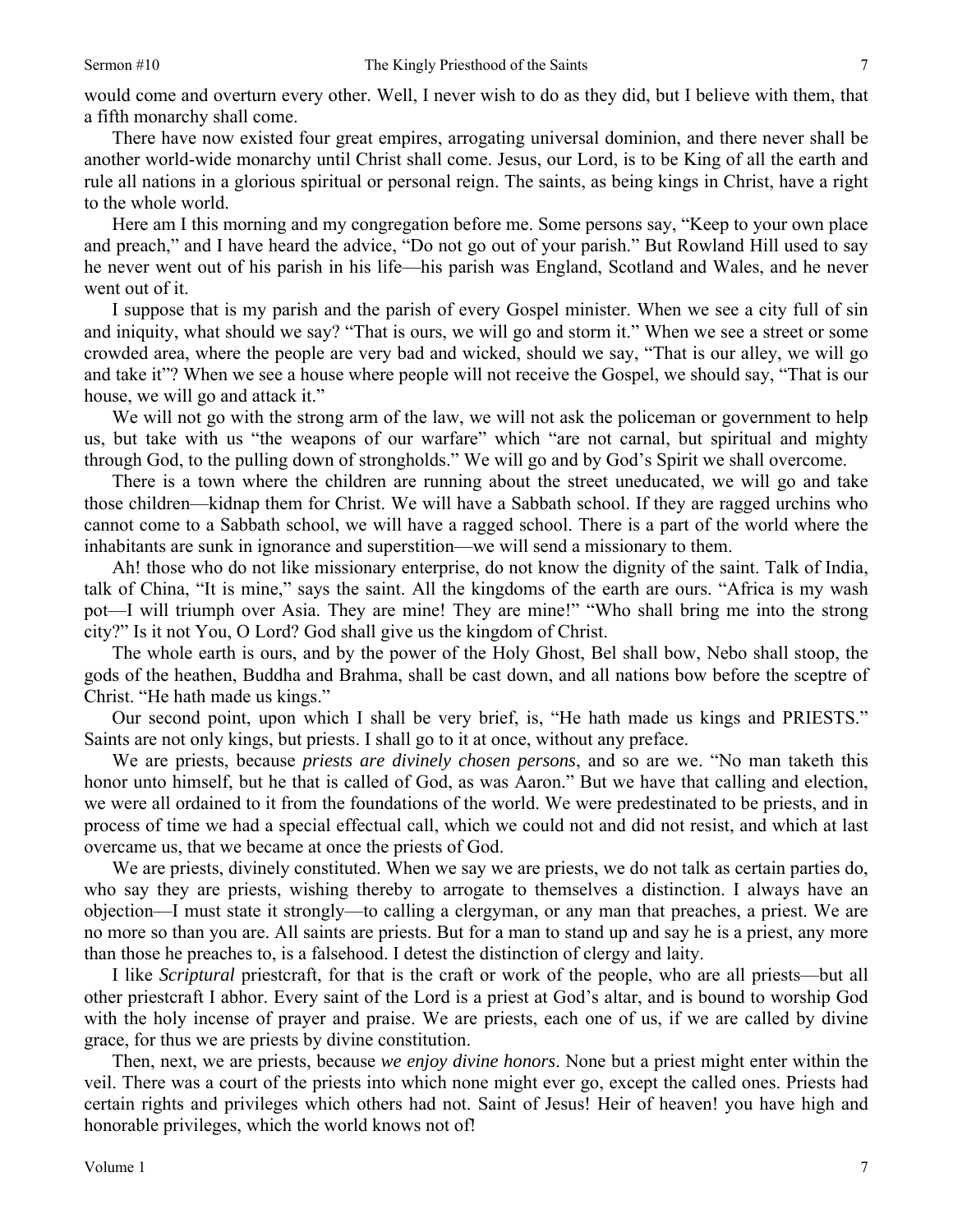Have you ever been within the veil in communion with Christ? Have you ever been in the court of the Lord's house, the court of the priests, where He has taught you and manifested Himself to you? Have you? Yes, you know you have, you enjoy constant access to God's throne, you have a right to come and tell your griefs and sorrows into the ear of JEHOVAH.

The poor worldling must not come there, the poor child of wrath has no God to tell his troubles to. He must not go within the veil, he has no wish to go, but you may, you may come to God's ear, swing the censer before the throne, and offer your petition in the name of Jesus. Others have not these divine honors. You are divinely honored and divinely blessed.

Then another remark, to finish up with, shall be, *we have a divine service to perform*, and as I want you all, this morning, to turn this chapel into one great altar—as I want to make you all working priests and this the temple for sacrifice—look earnestly at your service. You are all priests, because you love His dear name and have a great sacrifice to perform—not a propitiation for your sins, for that has been once offered, but a sacrifice this day of holy thanksgiving.

Oh! how sweet in God's ear is the prayer of His people! That is the sacrifice that He accepts, and when their holy hymn swells upwards towards the sky, how pleasant it is in His ears, because then He can say, "My hosts of priests are sacrificing praise."

And do you know, beloved, there is one point in which most of us fail in our oblations before God? We offer our prayer, we present our praise, but how little do we sacrifice of our substance unto the Lord! I had thought this morning, seeing I desire to make you amazingly liberal, to hast made this my text, "Honor the LORD with your substance, and with the first fruits of all your increase: so shall thy barns be filled with plenty, and thy presses shall burst out with new wine," and I had thought of showing that our substance was the Lord's, that we were bound to devote no small portion of it to Him, and that if we did do so we might expect prosperity even in worldly business, for He would make our barns full and our presses burst with new wine.

However, I conceive it to be needless to preach a collection sermon—I thought I would rather tell you about your honor and dignity, and then you shall just give what you like, for the only free-will I like, is a free-will offering. Suffer, you beloved, a few words. God has said in His Word that you are to honor Him with your substance. As a priest of the Lord, will you not sacrifice something to the Lord this day?

Here we have a great object before us, we want more room for the crowds who come to hear the Gospel. It seems important, when such a throng is gathered, that none should go away. Ought we not to bless God that they come? There was a time you were few indeed, and the cry was, "Who hath believed our report?" But God has given us great success, the ministry here has been blessed to the conversion of not a few souls.

I have many cases, now in this chapel, of broken hearts and contrite spirits, doubtless there are many more than I know of, and I believe the blessed Spirit will bring them out in due time. Oh! do you not grieve that any should have to turn away from the voice of the ministry—that any who come here should have to go away, perhaps to spend the Sabbath in sin. You know not where they have to go, when they cannot get within these walls.

The thing is, we have come to the resolution that this chapel should be enlarged, so that there should be accommodation for a larger number. Now, you priests, sacrifice to the Lord. Let the priests build the house of Lord. Let those who worship in the sanctuary take up the trowel today. Let the mortar and the brick be laid, and let this house be once more filled with the glory of the Lord and an abundant congregation.

**III.** Now, I have to close up with THE WORLD'S FUTURE.

"We shall reign on the earth." I have not much time for this, and I dare say it is expected that I shall tell you about the millennium and the personal reign of Christ. I shall not at all, because I don't know anything about it. I have heard a great many people talk of it, and if anybody shows me a book on the millennium, I say, "I cannot read it just yet."

8

8